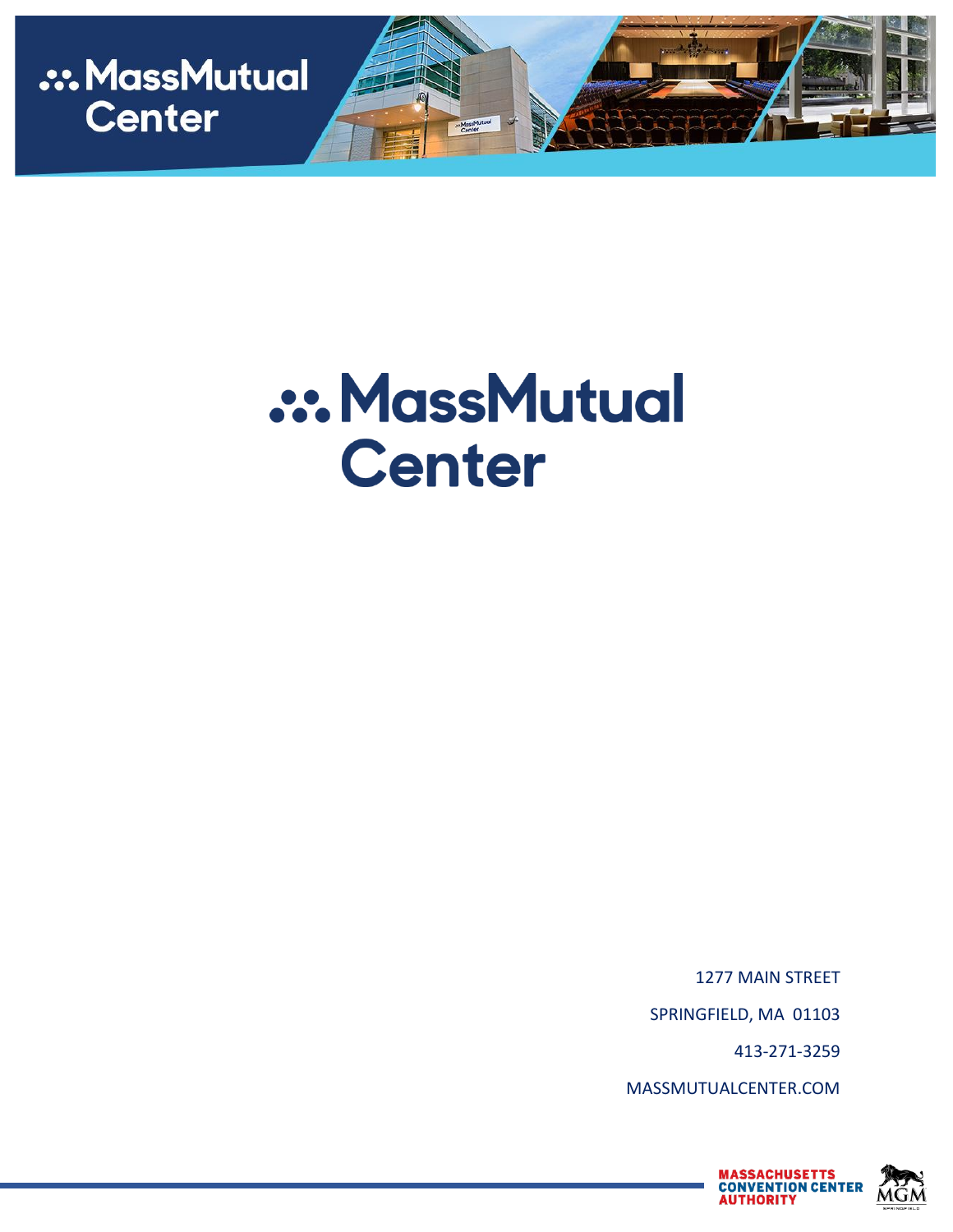

#### **About the MassMutual Center**

The **MassMutual Center** is Western Massachusetts' most diverse function facility, encompassing over **100,000 sq. ft**. of space including:

- 40,000 sq. ft. of dedicated exhibition space, dividable into Sections A and B
- > 15,000 sq. ft. Elegant column-free Ballroom, divisible into 3 sections
- $\geq$  8,352 sq. ft. additional Meeting Space encompassing Five (5) Meeting Rooms, which can be used in a variety of combinations
- 20,000 sq. ft. of Pre-function space (3 separate locations) with floor-to-ceiling windows overlooking the City and Court Square
- $\geq$  An 8,000-seat Arena

Our team is dedicated to making the **MassMutual Center** the venue of choice in the New England area.



**Main Steet** 

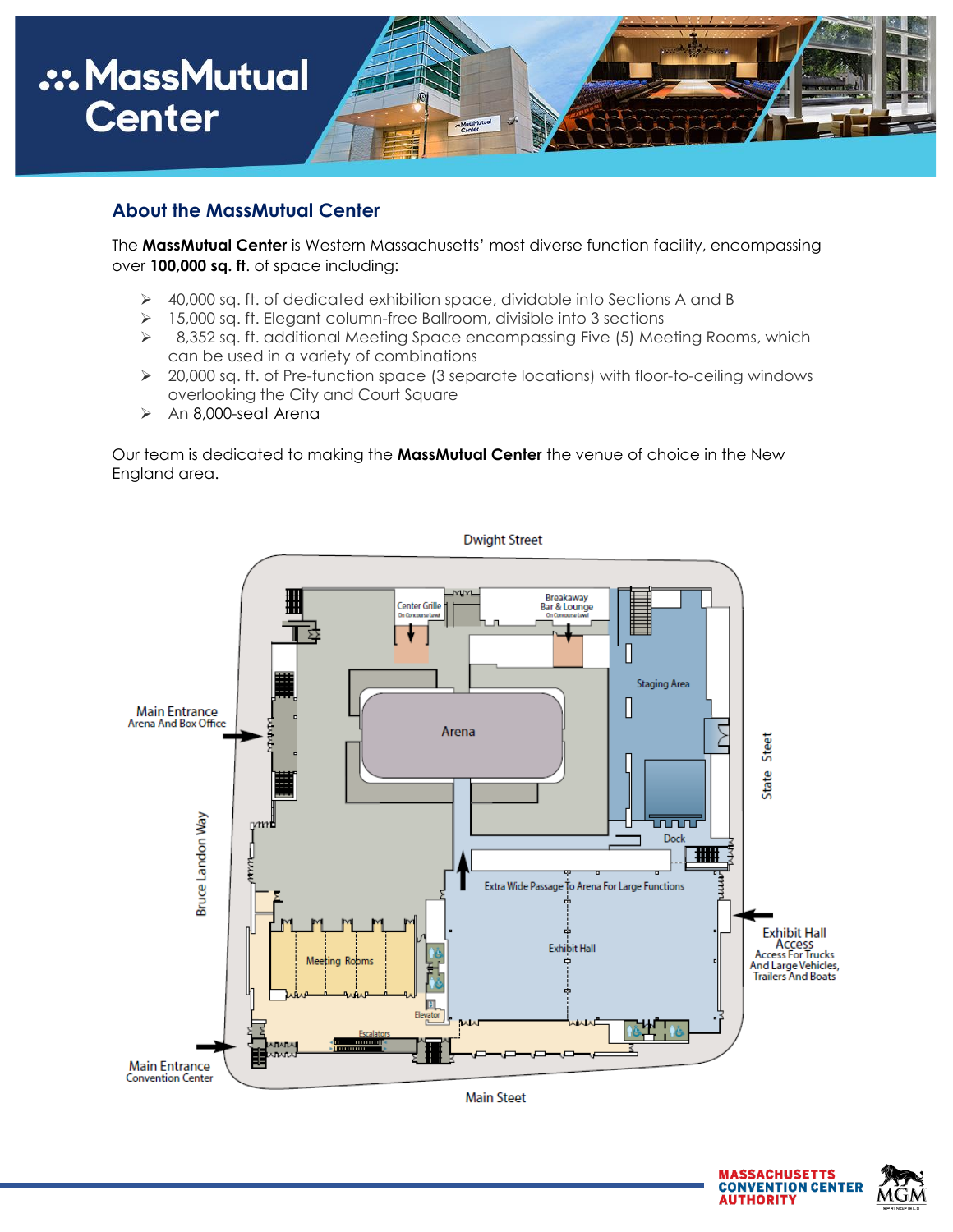## **.:. MassMutual Center**

### **EVENT LEVEL**



|                                            | <b>AREA</b><br><b>SQUARE FEET</b> | <b>LENGTH</b>            | <b>WIDTH</b> | <b>CEILING</b><br><b>HEIGHT</b> | <b>BANQUET</b><br><b>SEATING</b> | <b>RECEPTION</b><br>(FLOW) | <b>THEATER</b>           | <b>CLASSROOM</b>         |
|--------------------------------------------|-----------------------------------|--------------------------|--------------|---------------------------------|----------------------------------|----------------------------|--------------------------|--------------------------|
| <b>MEETING</b><br>ROOMS $1 - 5$            | 8,352                             | 58'                      | 144'         | 17'                             | 600                              | 840                        | 750                      | 465                      |
| <b>MEETING</b><br><b>ROOM1</b>             | 1,450                             | 58'                      | 26'          | 17'                             | 100                              | 150                        | 130                      | 95                       |
| <b>MEETING</b><br><b>ROOM 2</b>            | 1,740                             | 58'                      | 30'          | 17'                             | 125                              | 170                        | 150                      | 100                      |
| <b>MEETING</b><br><b>ROOM3</b>             | 1,740                             | 58'                      | 30'          | 17'                             | 125                              | 170                        | 150                      | 100                      |
| <b>MEETING</b><br><b>ROOM4</b>             | 1,740                             | 58'                      | 30'          | 17'                             | 125                              | 170                        | 150                      | 100                      |
| <b>MEETING</b><br><b>ROOM 5</b>            | 1,682                             | 58'                      | 29'          | 17'                             | 125                              | 170                        | 150                      | 100                      |
| <b>MEETING ROOM</b><br><b>PRE-FUNCTION</b> | 7,784                             | $\overline{\phantom{a}}$ | ۰.           | 19'/22'                         | $\overline{\phantom{a}}$         | $\overline{\phantom{a}}$   | $\overline{\phantom{a}}$ | $\overline{\phantom{a}}$ |
| <b>EXHIBITION HALLS</b><br><b>A&amp;B</b>  | 40,650                            | 150'                     | 271'         | 27'                             | 2,900                            | 4,000                      | 3,600                    | 2,200                    |

| EXHIBITION HALLS<br><b>A&amp;B</b>            | 40,650 | 150'                     | 271'                     | 27' | 2,900                    | 4,000 | 3,600                    | 2,200                    |
|-----------------------------------------------|--------|--------------------------|--------------------------|-----|--------------------------|-------|--------------------------|--------------------------|
| <b>EXHIBITION</b><br><b>HALL A</b>            | 18,000 | 120'                     | 150'                     | 27' | 1,300                    | 1,800 | 1,600                    | 1,000                    |
| <b>EXHIBITION</b><br><b>HALL B</b>            | 22,650 | 151'                     | 150'                     | 27' | 1,600                    | 2,200 | 2,000                    | 1,200                    |
| <b>EXHIBITION HALL</b><br><b>PRE-FUNCTION</b> | 4,928  | $\overline{\phantom{0}}$ | $\overline{\phantom{0}}$ | 49' | $\overline{\phantom{a}}$ | 830   | $\overline{\phantom{a}}$ | $\overline{\phantom{0}}$ |

These numbers are based on maximum capacity and no staging or obstructions in the room.